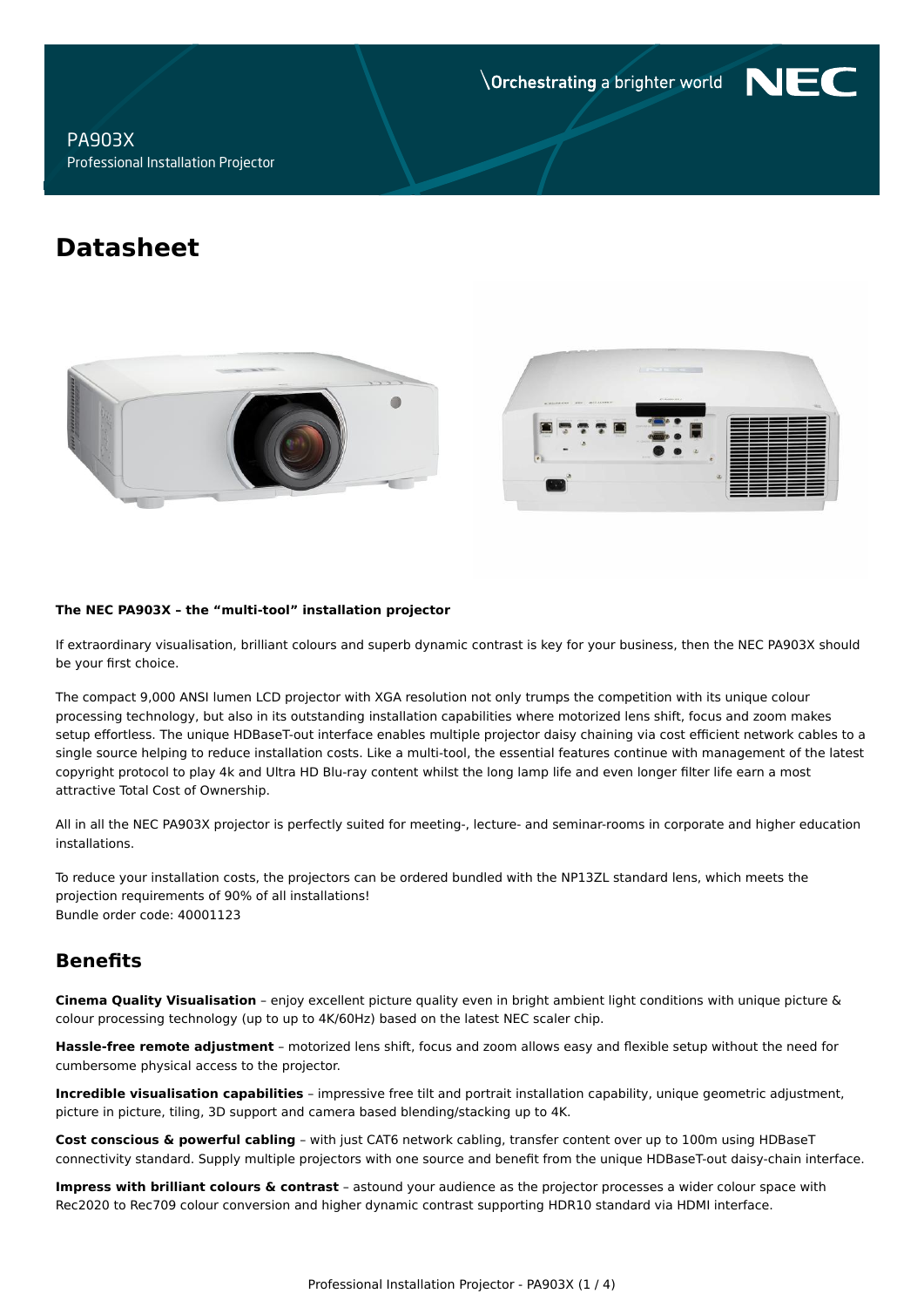Peace of mind copyright protected content - let the projector manage copyright protection and present 4k and Ultra HD Bluray content via the HDMI interface.

#### **Product Information**

| Product Name  | PA903X                              |
|---------------|-------------------------------------|
| Product Group | Professional Installation Projector |
| Order Code    | 60004118                            |

#### Image Projection Technology **3LCD Technology** Native Resolution 1024 x 768 (XGA) **Aspect Ratio**  $4:3$ Contrast Ratio<sup>1</sup> 10000:1 Brightness<sup>1</sup> 9000 ANSI Lumen (approx. 80% in Eco Mode), with std. optional lense Lamp 420 W UHP AC (280 W UHP AC Eco Mode) Light Source Life [hrs] 3000 (5000 Eco Mode) Lens 3 motorized lens options; 5 manual lens options Lense Adjustment Motorized and manual (depending on lens) +/- 40° manual horizontal / +/- 40° manual vertical Keystone correction Projection Factor depending on lens selection (std. option NP41ZL at 1.3-3.02:1) Projection Distance [m]  $0.7 - 50.9$ Screen Size (diagonal) [cm] / (best performance range); Maximum: 1,270 / 500" [inch] Zoom Motorized and manual (depending on lens) Focus Adjustment Motorized and manual (depending on lens) 4096 x 2160 (4k); 720p/60; **Supported Resolutions** 1920x1200 (WUXGA) 480p/60;  $-640x480$  (VGA); 2560 x 1600 720p/50; 480i/50 (WQXGA); 1080i/50/60; 576i/50; 2048 x 1080 (2k); 1080p/24/25/30/50/ 576p/50; 60; Frequency Horizontal: analog: 15/24-100 kHz, digital: 15/24-153 kHz; Vertical: analog: 48-120 Hz, digital: 48-120 Hz

## Connectivity

| RGB (analog) | Input: 1 x Mini D-sub 15-pin, compatible to component (YPbPr)                                                                                                                                 |
|--------------|-----------------------------------------------------------------------------------------------------------------------------------------------------------------------------------------------|
| Digital      | Input: $1 \times$ DisplayPort; $1 \times$ HDBaseT; $2 \times$ HDMI <sup><math>m</math></sup> supporting HDCP 2.2<br>Output: 1 x HDBaseT supporting HDCP 2.2                                   |
| Audio        | Input: 1 x DisplayPort Audio support; 1 x HDBaseT audio support; 2 x 3.5 mm Stereo Mini Jack<br>for Computer analog; 2 x HDMI audio support<br>Output: 1 x 3.5 mm Stereo Mini Jack (variable) |
| Control      | Input: 1 x 3.5 mm Stereo Mini Jack (Wired Remote); 1 x D-Sub 9 pin (RS-232), Ethernet                                                                                                         |
| LAN          | $1 \times R$  45                                                                                                                                                                              |
| <b>USB</b>   | 1 x Type A (USB 2.0 high speed)                                                                                                                                                               |
| 3D Sync      | Output: 1 x Mini DIN 3pin                                                                                                                                                                     |

#### **Remote Control**

| Remote Control | 3D Setup; Aspect Ratio; Audio Control; Auto Adjust; DisplayPort; Eco Mode Control; Edge-    |
|----------------|---------------------------------------------------------------------------------------------|
|                | Blending; Freeze-function; Geometric Correction; HDMI; Help-function; Magnify-function;     |
|                | Multiscreen; Page (up, down); PBP/POP Function; Picture Adjust; Picture Mute; PIP Function; |
|                | Power (On-OFF); Select (up, down, left, right); Source Select; Test Picture                 |
|                |                                                                                             |

#### **Electrical**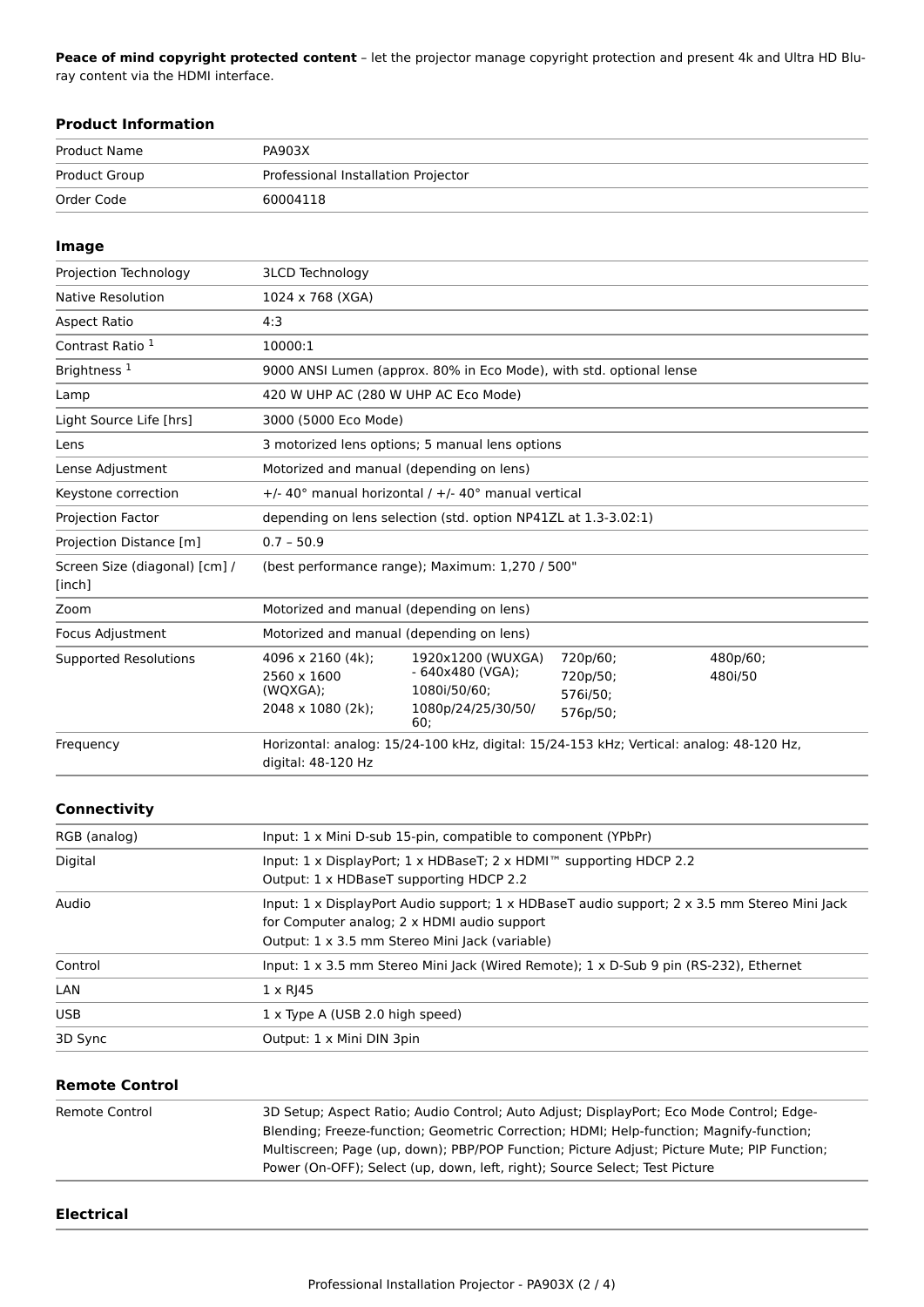| Power Supply          | 100-240 V AC; 50 - 60 Hz                                          |
|-----------------------|-------------------------------------------------------------------|
| Power Consumption [W] | 542 (Normal) / 376 (Eco) / 1 (Network Stand-by) / 0.26 (Stand-by) |

#### **Mechanical**

| Dimensions (W $\times$ H $\times$ D) [mm] | $499 \times 163.7 \times 406$ (without lens and feet) |
|-------------------------------------------|-------------------------------------------------------|
| Weight [kg]                               | 10.2                                                  |
| Fan Noise [dB (A)]                        | 33 / 39 (Eco / Normal)                                |

# **Environmental Conditions**

| Operating Temperature [°C]    | 5 to 40                 |
|-------------------------------|-------------------------|
| <b>Operating Humidity [%]</b> | 20 to 80 non-condensing |
| Storage Temperature [°C]      | -10 to 50               |
| Storage Humidity [%]          | 20 to 80 non-condensing |

# **Ergonomics**

| Safety and Ergonomics | CE; EAC; ErP; RoHS; TUEV Type Approved |
|-----------------------|----------------------------------------|
|                       |                                        |

# **Additional Features**

| <b>Special Characteristics</b> | 4K/60Hz interfaces; Active 3D; AMX Beacon; Built-in Display/Multiscreen Splitter; Cinema<br>Quality Picture (CQP) Processing for best image quality; Contrast Ratio 10000:0 with Iris;<br>Crestron RoomView; DICOM Simulation; Digital 3D Reform™; Direct Power-Off Function; Edge<br>Blending Function; Free Tilt; Geometric Correction; HDBaseT-out signal connection; HDR10<br>Support; High Altitude Mode; Hollywood Quality Video Processing for best image quality;                                                                                                                                                                                                         |
|--------------------------------|-----------------------------------------------------------------------------------------------------------------------------------------------------------------------------------------------------------------------------------------------------------------------------------------------------------------------------------------------------------------------------------------------------------------------------------------------------------------------------------------------------------------------------------------------------------------------------------------------------------------------------------------------------------------------------------|
|                                | HTTP Browser Control; Keystone Correction $(H=\pm 40^{\circ}, V=\pm 40^{\circ})$ ; LAN control; Lens Memory;<br>Lens Shift (vertical +0.5 max/-0.1 max, horizontal $\pm$ 0.3 max.); Light Source Adjustment;<br>Long Life Lamp; Manual Wall Color Correction; Multi-Screen compensation mode; NaViSet<br>Administrator 2; Optional User Logo; OSD with 27 languages; Password Security System; PIP/<br>Side by Side, HDMI - Input; PJ LINK; Portrait Setting; Rec2020 to Rec709 colour conversion;<br>RS-232 Control; Seamless Switching; Stacking Function; Test Pattern; Timer-Function; UHD<br>player support; Up to 5,000 hrs lamp life; Virtual Remote for direct PC control |

### **Green Features**

| Energy Efficiency           | ECO scheduler; Intelligent Power Management; Less than 0.3W Stand-By power; Longer Light<br>Source Life; Software scheduling; Timer-Function |
|-----------------------------|----------------------------------------------------------------------------------------------------------------------------------------------|
| <b>Ecological Materials</b> | 100% recyclable packaging; Downloadable manuals                                                                                              |
| Ecological Standards        | ErP compliant                                                                                                                                |

# Warranty

| Projectors   | 3 years pan-European service |
|--------------|------------------------------|
| Light Source | 6 months, max. 1000 hrs      |

# **Shipping Content**

| <b>Shipping Contents</b> | IR Remote Control (RD - 466E); Power Cord; Projector; Quick Setup Guide; Users Manual on |
|--------------------------|------------------------------------------------------------------------------------------|
|                          | CD-ROM                                                                                   |

### **Optional Accessories**

| <b>Optional Accessories</b> | 8 optional bayonet lenses; Air Filter (NP06FT); Cable Cover (NP10CV); Ceiling Mount Kit; Lamp<br>(NP42LP); MultiPresenter Stick; XpanD 3D Glasses (X105-RF-X2); XpanD 3D RF Emitter<br>(AD025-RF-X2) |
|-----------------------------|------------------------------------------------------------------------------------------------------------------------------------------------------------------------------------------------------|
| Lenses - motorized          | NP40ZL (0.79-1.11:1); NP41ZL (1.3-3.02:1); NP43ZL (2.99-5.93:1); NP44ML (0.32:1)                                                                                                                     |
| Lenses - manual             | NP11FL (0.81:1); NP12ZL (1.16-1.52:1); NP13ZL (1.46-2.95:1); NP14ZL (2.9-4.68:1); NP30ZL<br>$(0.79-1.04:1)$                                                                                          |